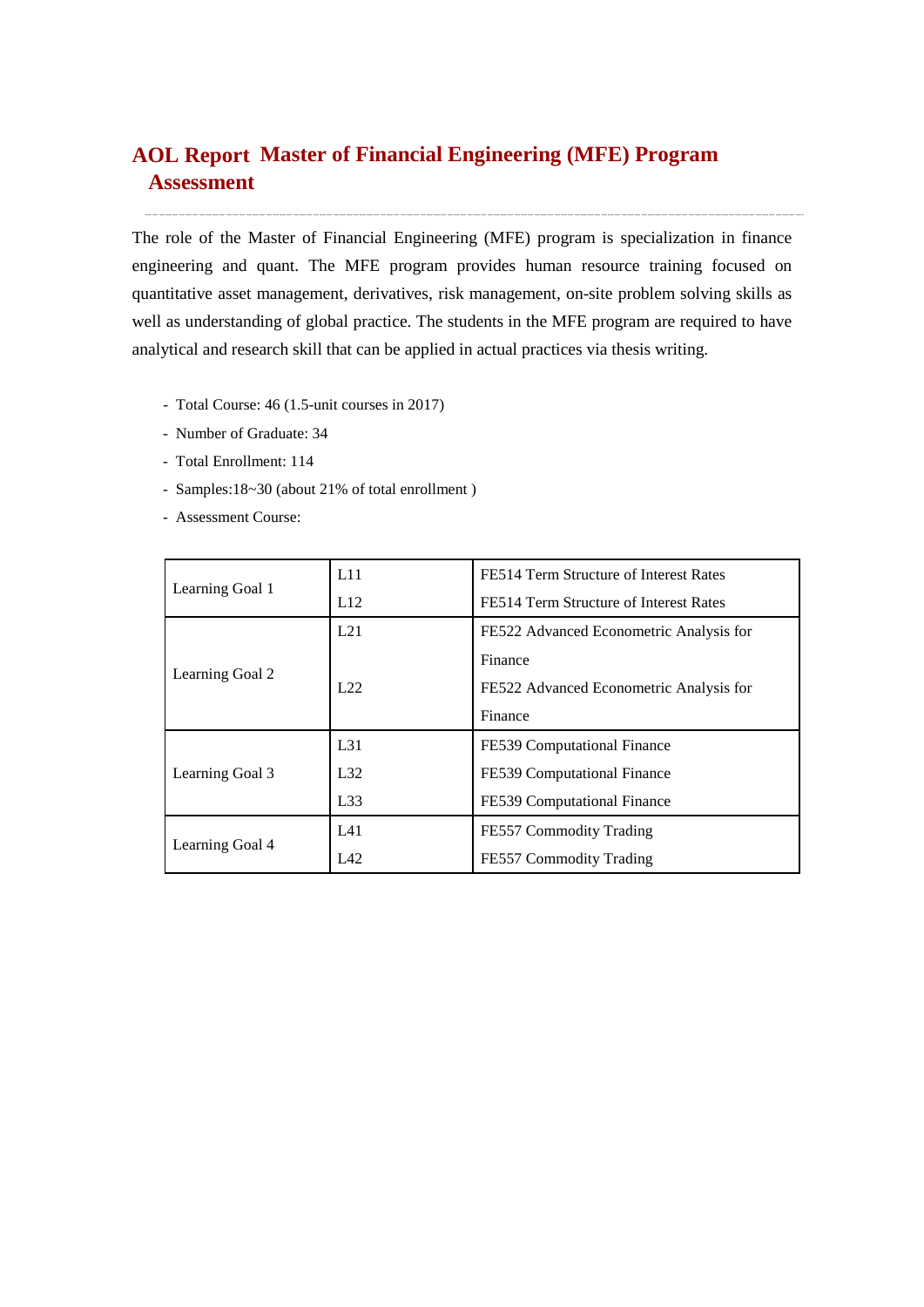# *Outline of assessment*

Overall, the students of the Master of Financial Engineering (MFE) program meet expectations successfully. L1, L2, L3, and L4 have the average scores of 2.3, 2.45, 2.28 and 2.28 which are higher than the criterion value 2 which means students meet the expectations. All scores of traits exceed the criterion.

Students of MFE program achieve high levels in basic theory, analytical research tools, and background about their research areas. However, the relatively low scores in L32 related to graduate will deliver effective presentation accompanied with proper media technology. Moreover, some students have difficulty in finding research sources and identifying objectives. This tendency is confirmed by the low score of traits related to make clear introduction and background.

Students of MFE program have the strengths in making documents rather than delivering presentations. However, they have some troubles in making presentation and demonstrating effective interpersonal communication in a team setting. Therefore, courses related to effective presentation and communication skills should be provided to the students.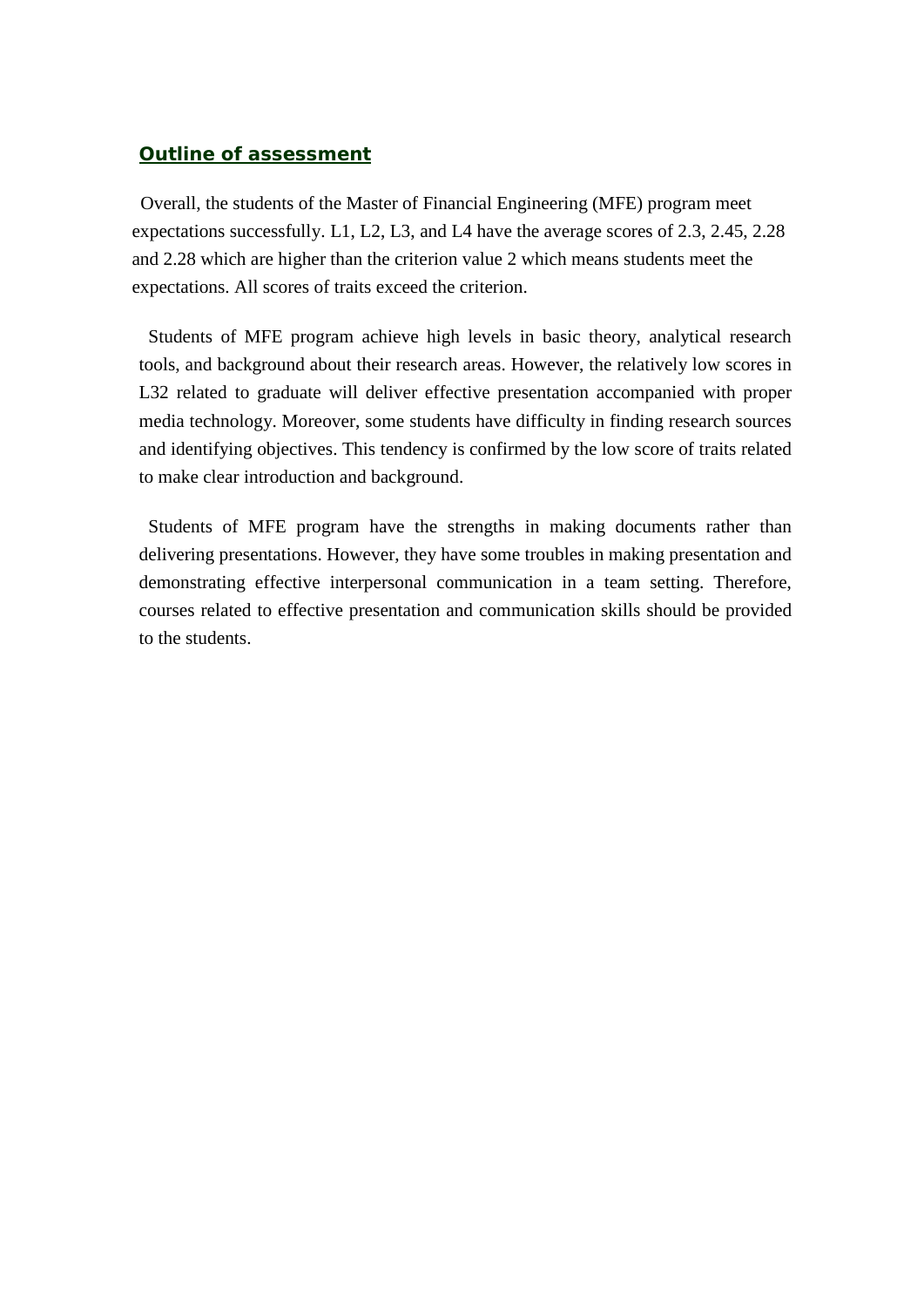# *Overview of assessment*

### **MFE Program Assessment: Learning Goal 1**

**Our graduates will command analytical thinking in solving complex financial decision problems.**

| <b>Learning Objective</b>                                                                                                                                                                                    | <b>Sample</b>                     | <b>Methods</b>                                                                                |
|--------------------------------------------------------------------------------------------------------------------------------------------------------------------------------------------------------------|-----------------------------------|-----------------------------------------------------------------------------------------------|
| (L11) Graduate will have basic quantitative<br>skills for research<br>$(L12)$ Graduate will use appropriate quantitative<br>analytical techniques to identify problems in<br>finance and develop a solution. | FE514 (N=28),<br>$FE514 (N=28)$ , | - (L11) Test evaluation by<br>faculty<br>- (L12) Test and assignment<br>evaluation by faculty |

Finding

- The average scores for L11 and L12 are 2.36 and 2.24

\* 1 (Fails to Meet Expectations) 2 (Meets Expectations) 3 (Exceed Expectations)

**-** L11 and L12 meet expectations successfully.

- The achievement in application and finding a solution (L11) is higher than that in basic skills (L12).

- 7.1% (2/28) of students have difficulty in constructing logic and organization (Trait 1 for L11).

- 10.7% (3/28) of students have the most difficulties in forming effective literature search skills (Trait 3 for L11).

- 17.9% (5/28) of students have the most difficulties in forming identification of case problems/issues (Trait 4 for L12).

- 32.1% (9/28) of students could not meet expectations for L12. (get points lower than 2 at least in one trait for L12.)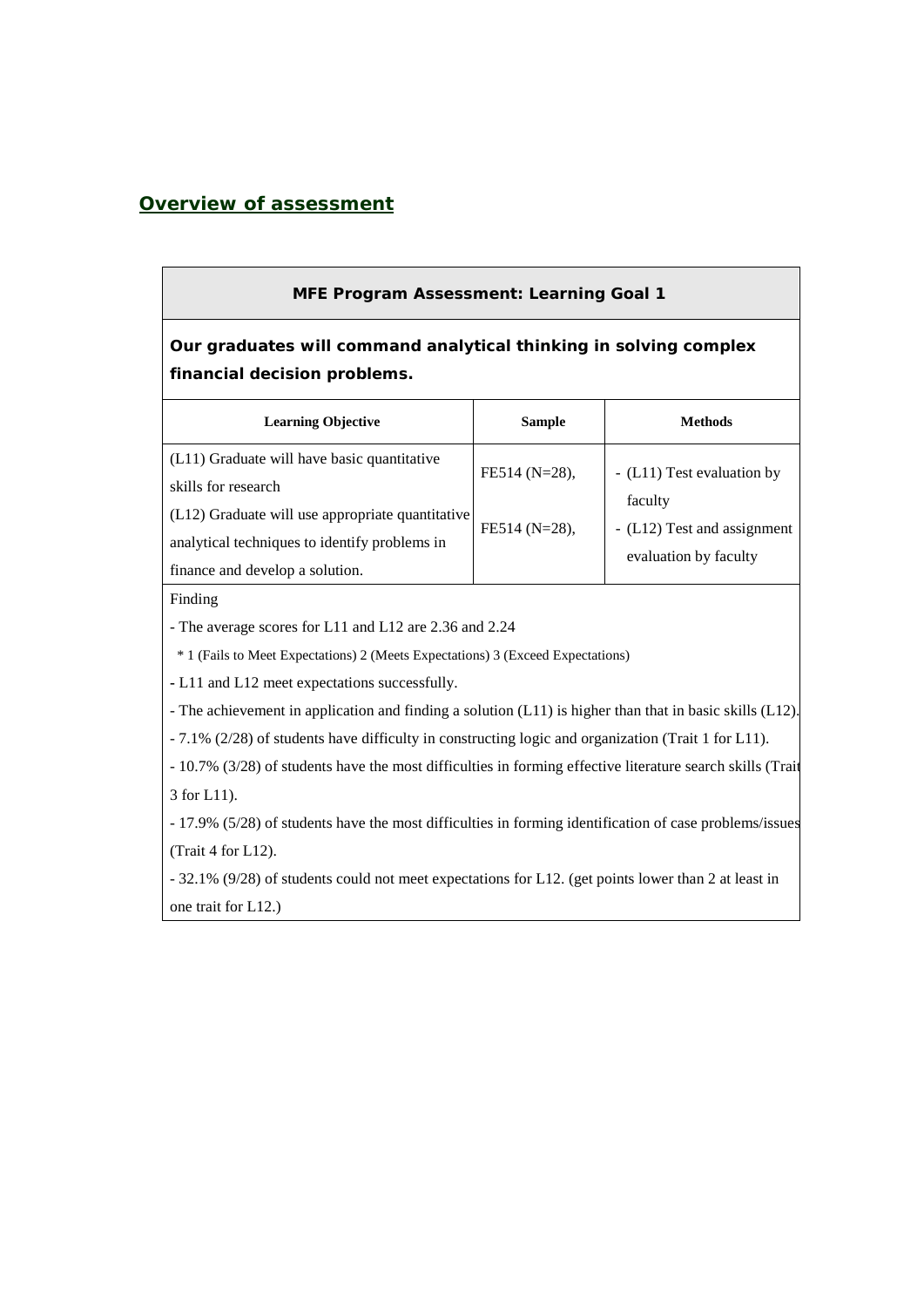# **MFE Program Assessment: Learning Goal 2**

### **Our graduates will have skills (or ability) to conduct quality research.**

| <b>Learning Objective</b>                                           | <b>Sample</b> | <b>Methods</b>             |
|---------------------------------------------------------------------|---------------|----------------------------|
| (L21) Graduate will engage in management                            |               |                            |
| research and present the findings of such research FE522 ( $N=18$ ) |               | - (L21) Test evaluation by |
| effectively.                                                        |               | faculty                    |
| $(L22)$ Graduate will have basic theory, analytical FE522 (N=18)    |               | - (L22) Test evaluation by |
| research tools, and background about their                          |               | faculty                    |
| research area.                                                      |               |                            |
| Findings                                                            |               |                            |

- The average score for L21 and L22 are 2.4 and 2.5.

\* 1 (Fails to Meet Expectations) 2 (Meets Expectations) 3 (Exceed Expectations)

**-** L21 and L22 meet expectations successfully.

- Four students 16.7% (3/18) cannot prepare a research (Trait 5 for L21). It means that those students have difficulty in 'Acceptance finding (Idea is proven)'.

- 'Understanding Theory' (Trait 1 for L22) received low mark relatively.

- While, it turns out that our graduates do good job in 'Proper use of effective research tools' (Trait 3 for L22).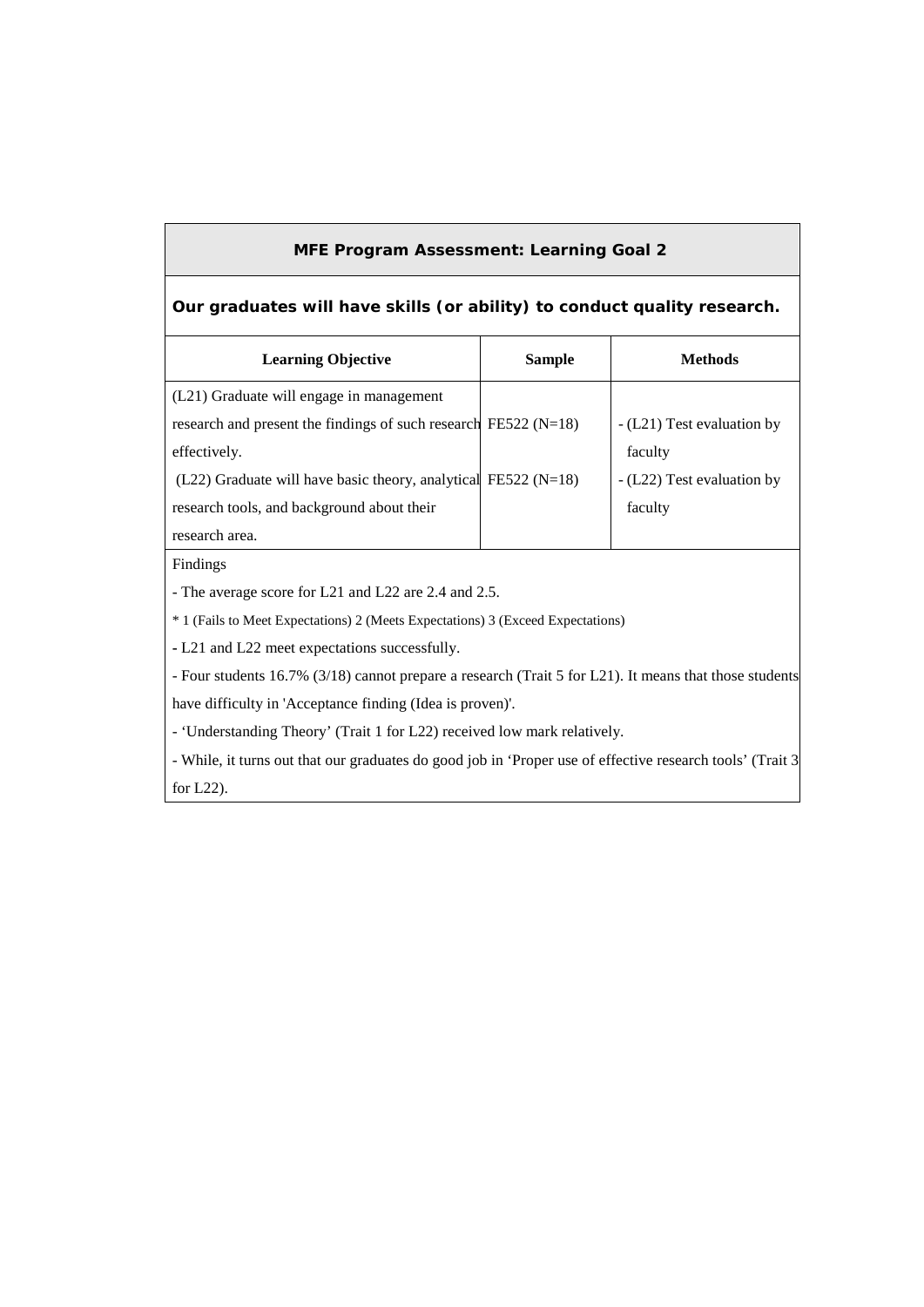#### **MFE Program Assessment: Learning Goal 3**

## **Our graduates will be effective communicators.**

| <b>Learning Objective</b>                                                           | <b>Sample</b> | <b>Methods</b>                                |
|-------------------------------------------------------------------------------------|---------------|-----------------------------------------------|
| (L31) Graduate will produce professional<br>business or academic documents.         | FE539 (N=28)  | $-L31$ ) Term paper                           |
| (L32) Graduate will deliver effective<br>presentation accompanied with proper media | FE539 (N=28)  | evaluation by faculty<br>- (L32) Presentation |
| technology.<br>(L33) Graduate will demonstrate effective                            | FE539 (N=28)  | evaluation by faculty<br>- (L33) Presentation |
| interpersonal communication in a team setting.                                      |               | evaluation by faculty                         |

Finding

- The average scores for L31, L32 and L33 are 2.23, 2.33, and 2.34, respectively

\* 1 (Fails to Meet Expectations) 2 (Meets Expectations) 3 (Exceed Expectations)

**-** L31, L32 and L33 meet expectations successfully.

- The result shows that students achieve successfully in all learning objectives. (L31, L32, L33)

- However, some of our graduates (25% (7/28)) have difficulties in identifying discipline-related concepts and issues (Trait 2 for L31).

- Moreover, some of our graduates (32.1% (9/28)) tend to focus exclusively on task to be accomplished without regard to team member or focuses exclusively on interpersonal relations without regard to task (Trait 2 for L33).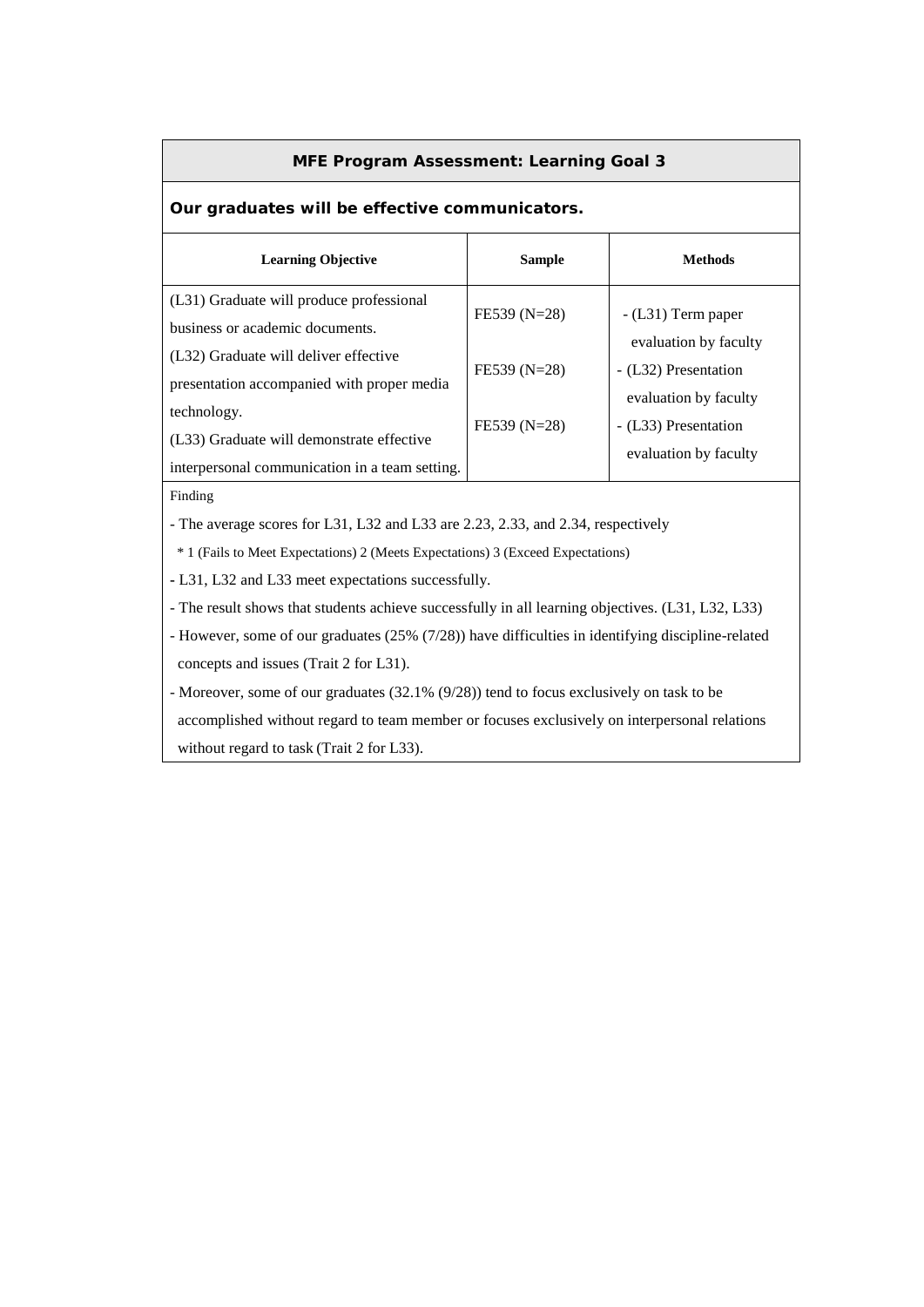### **MFE Program Assessment: Learning Goal 4**

# **Our graduates will have a global perspective.**

| <b>Learning Objective</b>                                                                                                                                                                                                                  | Sample                           | <b>Methods</b>                                                                                                  |
|--------------------------------------------------------------------------------------------------------------------------------------------------------------------------------------------------------------------------------------------|----------------------------------|-----------------------------------------------------------------------------------------------------------------|
| (L41) Graduate will understand global<br>business issues and relate current<br>issues to emerging business<br>opportunities.<br>(L42) Graduate will take command of<br>global financial markets in business<br>English or other languages. | $FE557 (N=30)$<br>$FE557 (N=30)$ | (L41) Test evaluation by<br>faculty<br>(L42) Class participation<br>evaluation by faculty and OPI<br>evaluation |

#### Finding

- The average scores for L41 and L42 are 2.29 and 2.28.

\* 1 (Fails to Meet Expectations) 2 (Meets Expectations) 3 (Exceed Expectations)

**-** L41 and L42 meet expectations successfully.

- 16.7%(5/30) of students have difficulty to understanding about L41-T1, 'Knowledge' and there are

only 15% students who get 3 score in 'Knowledge' section.

- 16.7%(5/30) of students could not meet the expectation of T42-T2, ' Comprehension '.

- 'Comprehension' (Trait 2 for L42) received low mark relatively.

- 'Analysis of global issues' (Trait 2 for L41) received high mark relatively.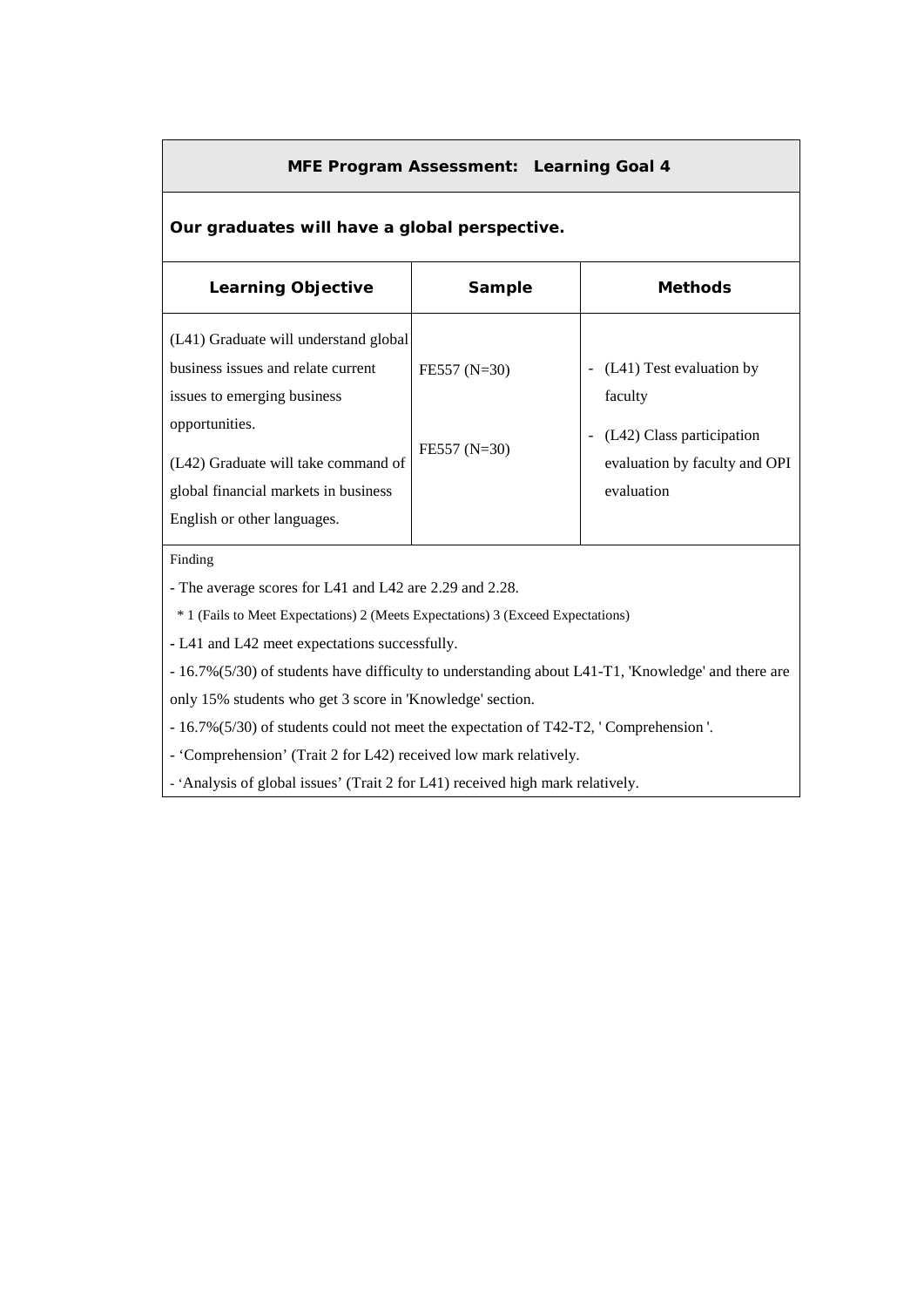# *Data Analysis and Results*

|                | Assessment Learning Goal L1 |                |      |                |                |                |                |                |                |                |      |                |
|----------------|-----------------------------|----------------|------|----------------|----------------|----------------|----------------|----------------|----------------|----------------|------|----------------|
|                | L11(FE539)                  |                |      |                |                |                | L12(FE539)     |                |                |                |      |                |
|                | T1                          | T <sub>2</sub> | T3   | T <sub>4</sub> | T <sub>5</sub> | T <sub>1</sub> | T <sub>2</sub> | T <sub>3</sub> | T <sub>4</sub> | T <sub>5</sub> | T6   | T <sub>7</sub> |
| 1              | 2                           | 2              | 3    | $\overline{c}$ | 2              | $\overline{4}$ | 3              | 4              | 5              | 3              | 4    | $\overline{4}$ |
| $\overline{2}$ | 14                          | 14             | 12   | 14             | 14             | 13             | 14             | 14             | 11             | 15             | 14   | 14             |
| 3              | 12                          | 12             | 13   | 12             | 12             | 11             | 11             | 10             | 12             | 10             | 10   | 10             |
| $\mathsf{N}$   | 28                          | 28             | 28   | 28             | 28             | 28             | 28             | 28             | 28             | 28             | 28   | 28             |
| Avg            | 2.36                        | 2.36           | 2.36 | 2.36           | 2.36           | 2.25           | 2.29           | 2.21           | 2.25           | 2.25           | 2.21 | 2.21           |
| Avg_t          | 2.36                        |                |      |                |                |                |                |                | 2.24           |                |      |                |

\* Criteria: 1 (Fails to Meet Expectations) 2 (Meets Expectations) 3 (Exceeds Expectations)

\* Unit: person (point)

| Assessment Learning Goal L2 |      |                |                |                |                |                |                |                |                |  |
|-----------------------------|------|----------------|----------------|----------------|----------------|----------------|----------------|----------------|----------------|--|
|                             |      |                | L21(FE502)     | L22(FE502)     |                |                |                |                |                |  |
|                             | T1   | T <sub>2</sub> | T <sub>3</sub> | T <sub>4</sub> | T <sub>5</sub> | T1             | T <sub>2</sub> | T <sub>3</sub> | T <sub>4</sub> |  |
| 1                           |      | 2              | 1              | 1              | 3              | $\overline{c}$ | 1              | $\mathbf 0$    |                |  |
| $\overline{2}$              | 8    | 7              | 10             | 8              | 5              | 8              | 7              | 5              | 8              |  |
| 3                           | 9    | 9              | 7              | 9              | 10             | 8              | 10             | 13             | 9              |  |
| $\mathsf{N}$                | 18   | 18             | 18             | 18             | 18             | 18             | 18             | 18             | 18             |  |
| Avg                         | 2.44 | 2.39           | 2.33           | 2.44           | 2.39           | 2.33           | 2.50           | 2.72           | 2.44           |  |
| Avg_t                       |      |                | 2.40           |                |                |                |                | 2.50           |                |  |

\* Criteria: 1 (Fails to Meet Expectations) 2 (Meets Expectations) 3 (Exceeds Expectations)

\* Unit: person (point)